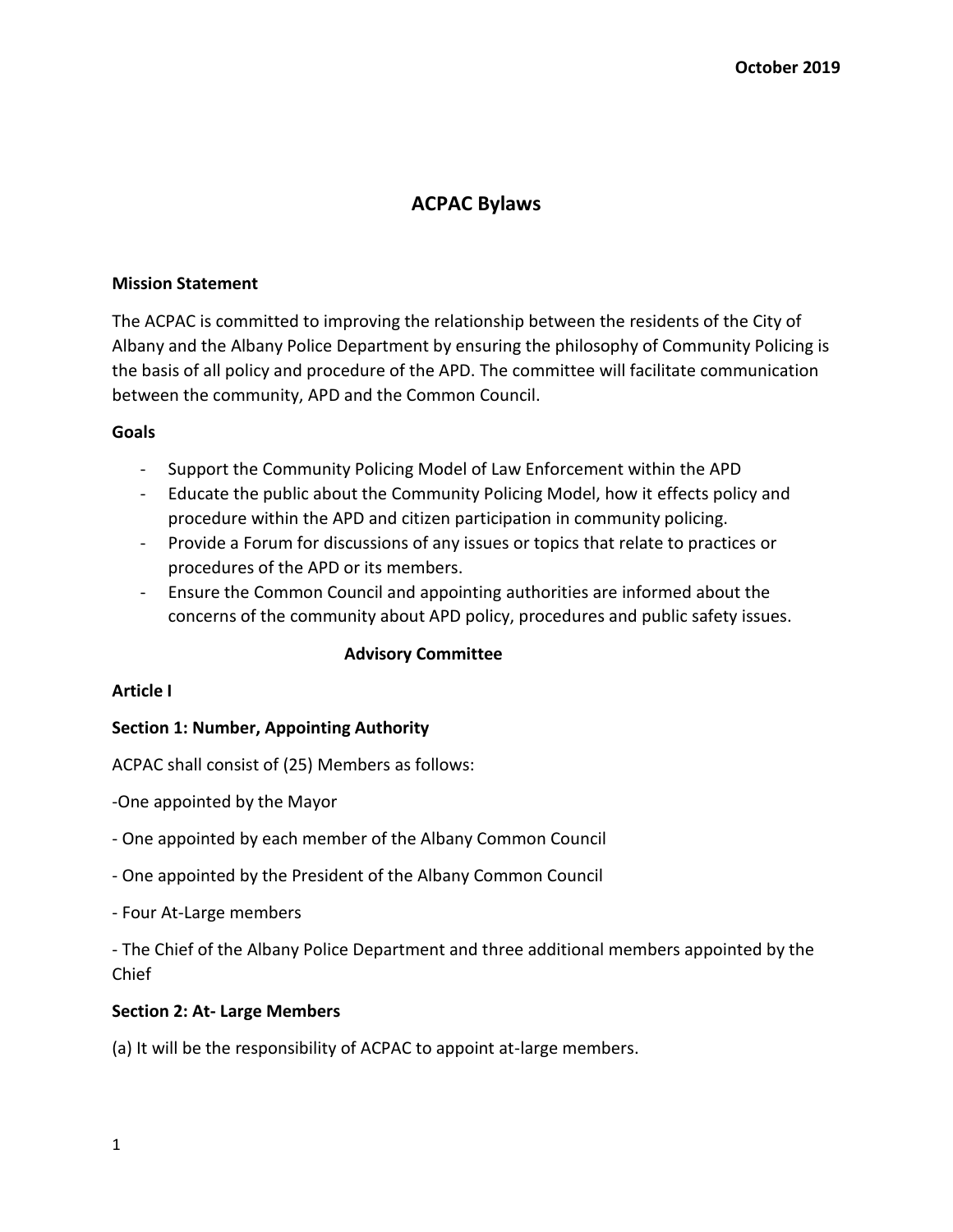(b) When a vacancy becomes available, ACPAC will reach out to the community to request applications to fill the at-large vacancy. A deadline of one (1) month will be set for all applications to be received.

(c) Applicants will be required to provide the committee with a letter detailing (1) previous community involvement (2) current community involvement (3) their reason for requesting appointment and (4) how they feel they can be an asset to the committee. Applicant's letter and contact information will be kept confidential.

(d) The Membership Sub-Committee members will review all applicants' letters and provide copies to all members of ACPAC.

(e) During the closed, in-person interview of each applicant, Membership sub-committee members will have the opportunity to ask applicants questions, pertaining their prior community involvement and their reasons for wishing to serving on ACPAC.

(f) Once all applicants are interviewed, the Membership Sub-Committee members will recommend three candidates, to bring in front of ACPAC as a whole. Final selection will be by a majority vote of member's present.

# **Section 3: Committee Member Responsibilities**

By accepting appointment to ACPAC, each member agrees to the following conditions:

- (a) To attend all regularly scheduled meetings.
- (b) In the event of an absence, the member will notify the Chair or Vice Chair no less than 24 hours prior to the meeting unless an emergency has occurred;
- (c) To actively participate in all discussions and activities. Member will also actively participate in all ACPAC activities.
- (d) Members will be expected to serve on at least one subcommittee or assume an ACPAC functional responsibility assigned or delegated by the Chair.
- (e) Member reports on status of their Ward and connects with Neighborhood Associations;
- (f) To act as an active ACPAC representative in their neighborhood;
- (g) To learn the functions and responsibilities of the APD, ACPAC and community policing.
- (h) Represent stakeholder groups, the constituents in the Albany Ward from which they are appointed, or the community as a whole in providing input which reflects the concerns, visions and ideas of the community;
- (i) Represent their appointing authority and communicate on matters of community concerns and ACPAC activities especially those that may require Council attention.
- (j) Participate in ACPAC activities and functions; and (d) Assist in every reasonable way possible in promoting the interests and activities of ACPAC, its members and the community at large which the Committee serves;
- (k) Not use their position with ACPAC in order to obtain preferential treatment, either from other community members or from law enforcement officers;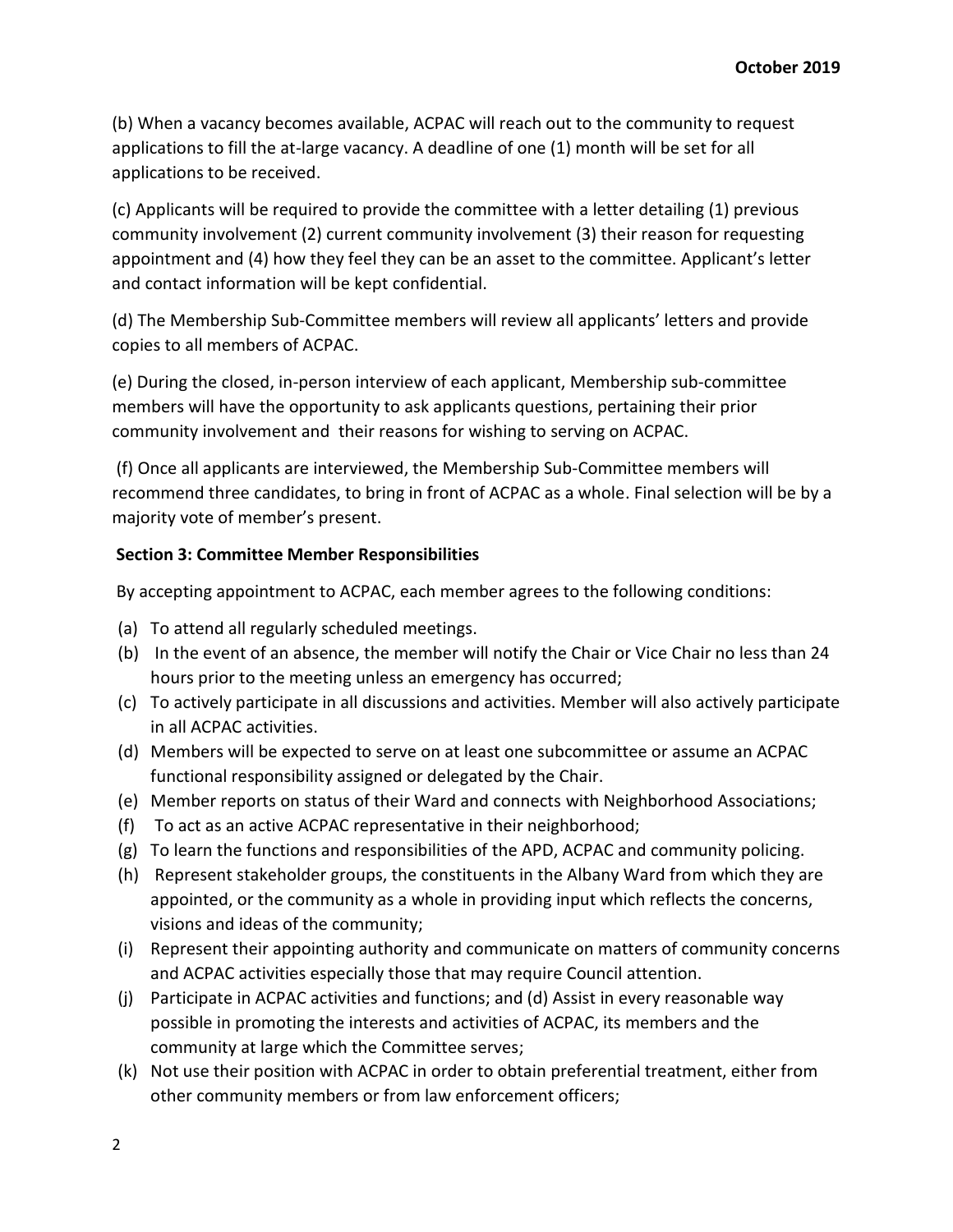(l) Not divulge information related to them in confidence during ACPAC meetings

# **Section 4: Vacancy and Removals**

(a) Committee members will serve during the tenure of the appointing authority and will be eligible for reappointment by the appointing authority. A vacancy on ACPAC will exist whenever a member dies, resigns, or is removed. Any vacancy shall be filled by the entity that appointed the member. A vacancy shall be filled no later than sixty (60) days from the date that such vacancy occurs.

(b) Members who no longer wish to participate with the committee must provide a letter of resignation to the appointing authority and the chair within a reasonable amount of time.

(c) A member may be for removed for cause, by a majority vote of the ACPAC, when a quorum is present, as defined in section 2 on page 8.

(d) Three unexcused absences by a member from scheduled meetings within a calendar year will constitute grounds for removal.

(e) Failure to Participate Clause: Failure to adhere to the Responsibilities of Members (Section 3) will constitute cause for removal.

(f) Removal procedure: The Chair will submit a recommendation for removal detailing the reason for removal to ACPAC and the appointing authority at a meeting prior to the meeting when the actual vote is taken. Removal will occur upon a majority vote to remove. Notification will then be made by the Chair to the appointing authority requesting another appointment.

(g) Members serve at the pleasure of the appointing authority.

# **Section 5: Compensation**

ACPAC members shall serve without compensation.

# **Section 6: Functions and Duties of ACPAC**

It shall be the function and duty of ACPAC, for and on behalf of the City of Albany, its residents, elected officials and officers to:

- (a) Assist in setting city-wide priorities for the full implementation of community policing through a review of community policing strategies, materials and training;
- (b) Evaluate the effectiveness of community policing strategies and make recommendations for improvement;
- (c) Serve as a communication link to the community and bring feedback from the community to the Albany Police Department;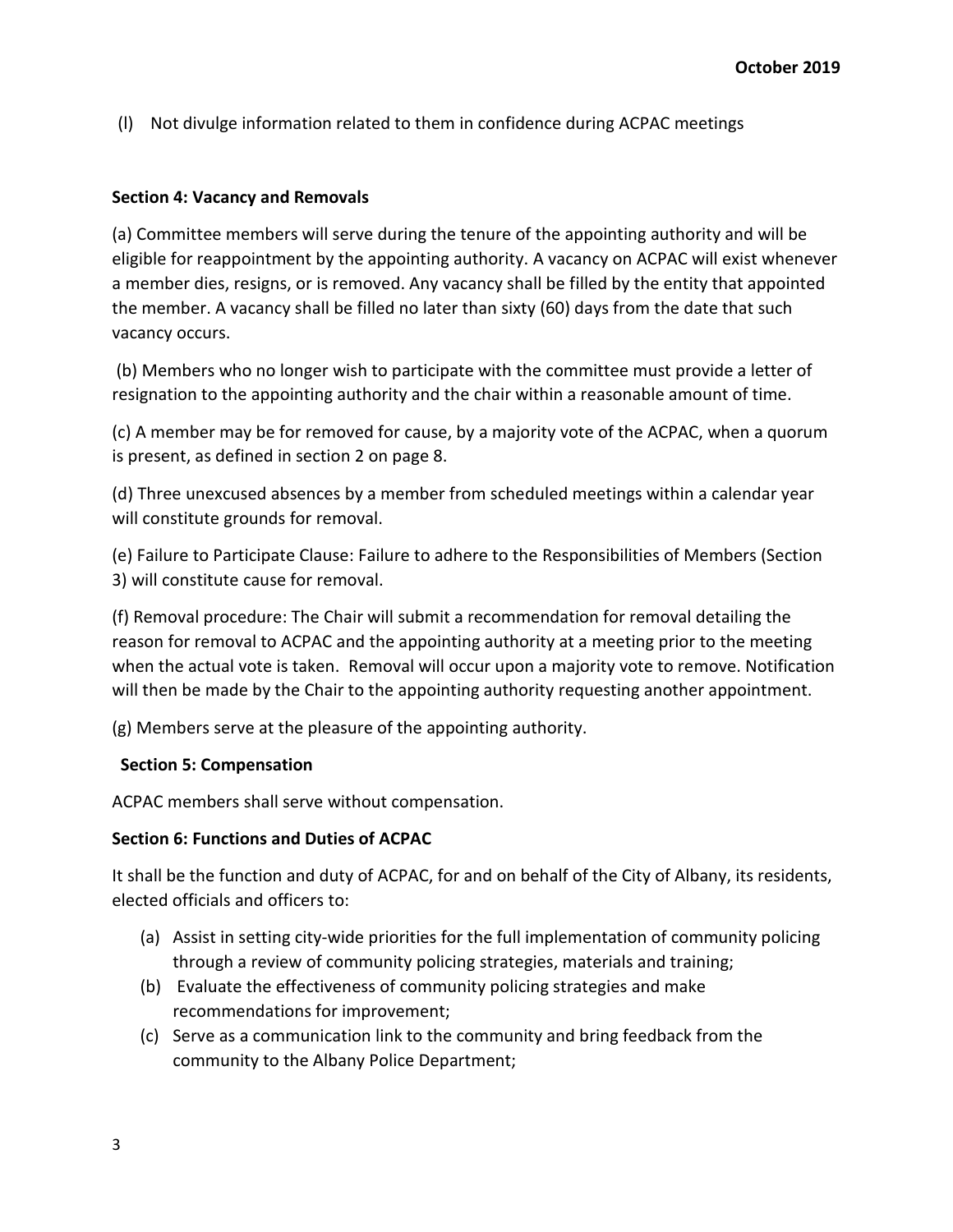- (d) Serve as advisors to the Chief of Police and top command staff on community policing strategies, planned or implemented;
- (e) Assist in educating and informing the public about community policing, its current progress and its directions;
- (f) Assist in educating and informing the public about community issues;
- (g) Serve as an active advocate for community policing philosophy;
- (h) Help host and actively participate in community policing public meetings, including Neighborhood Association meetings and at least four (4) public meetings/public forums annually;
- (i) Respect all members of the community and be mindful of tone and comments to members of the community.

# **Section 7: Authority**

ACPAC shall have no authority or responsibility to inquire into or investigate personnel actions or practices subject to review by the Albany Citizens' Police Review Board or any other duly constituted regulatory or oversight body.

# **ARTICLE II– OFFICERS**

# **Section 1: Officer Elections and Term Commencement**

Committee members elect the chair and vice-chair at a meeting on the third Tuesday of the month of August of the given year when a quorum is present. Officers will be elected to terms beginning on the third Tuesday of the month of October of the given year. The officers will be elected by affirmative vote of a majority of members present.

# **Section 2: Chairperson**

ACPAC will appoint a member to serve as the Chairperson for a term of one year. Employees of the Albany Police Department, other city agency, or elected official shall not be appointed Chairperson of ACPAC. The Chairperson shall preside at all meetings of ACPAC and is an ex officio member of all standing Subcommittees. The Chairperson is accountable to ACPAC as a whole in setting policy and shall also perform such duties as may be assigned by ACPAC. The Chairperson, or chairperson's appointed representative, serves as the liaison to the Albany Police Department, Albany Common Council, the Mayor of the City of Albany, media and other City departments as necessary, and as approved by ACPAC. The Chairperson is responsible for ensuring all members are properly educated as to the functions and responsibilities of ACPAC and community policing as a whole. The Chairperson, or the Chairperson's designee, shall issue an annual written report of ACPAC activities and evaluate programs, policies, and services related to community policing in the City of Albany.

# **Section 3: Vice-Chairperson**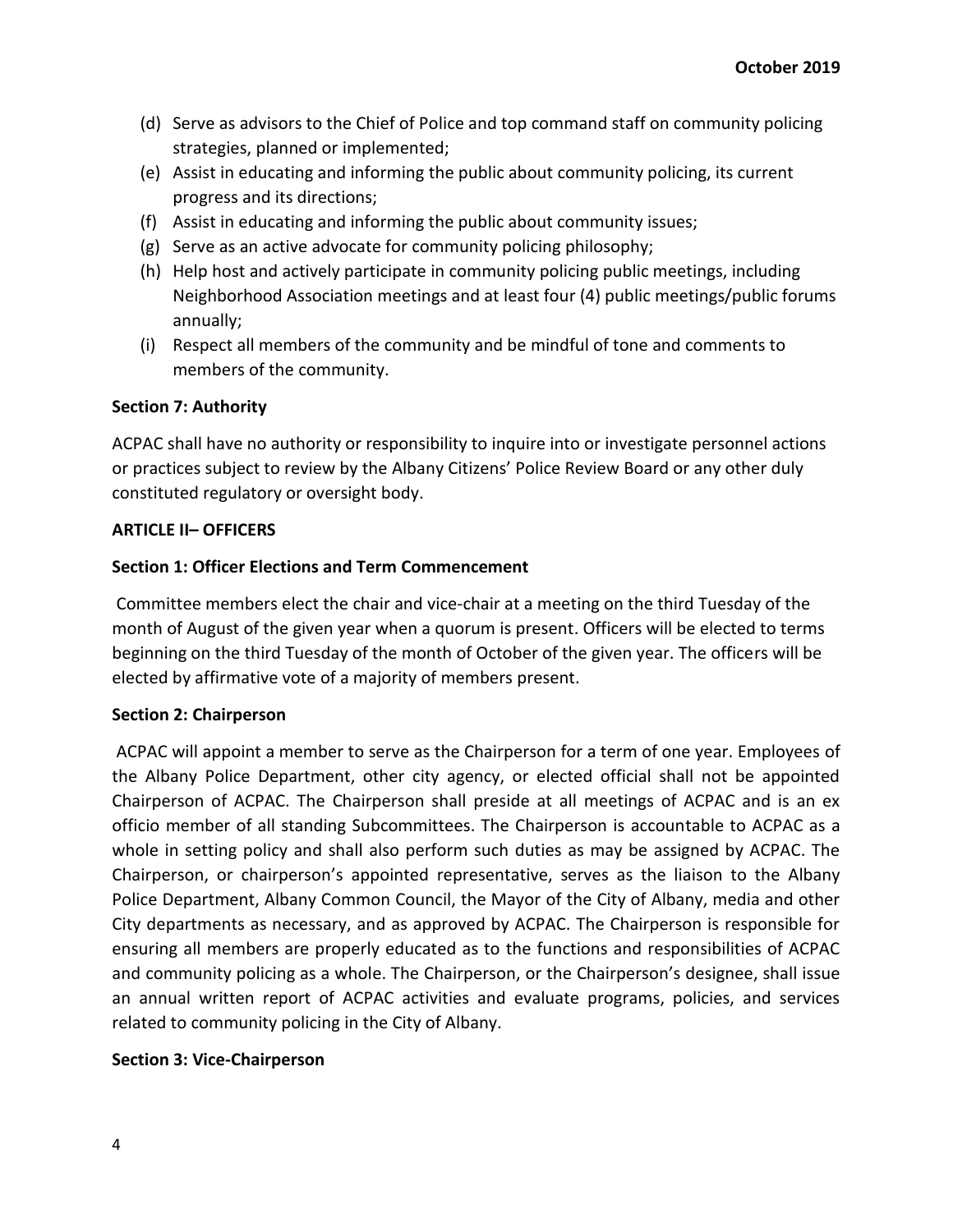ACPAC will elect a member to serve as the Vice-Chairperson for a term of one year. The Vice Chairperson shall perform the duties and responsibilities that may be delegated by the Chairperson, and the assignments traditionally assigned to that office. In the absence or disability of the Chairperson, the Vice-Chairperson will serve as Chairperson and shall perform the duties as described in Article V Section 2.

### **Section 4: Secretary**

An individual designated by the Chairperson shall serve as Secretary for a term of one (1) year. The Secretary will prepare a record of every regular and special ACPAC meeting and shall be approved by ACPAC. The minutes shall be taken by the Secretary or an individual designated by the Chairperson in the absence of the Secretary. Minutes must include the following: time meeting was called to order, members present, members excused, members absent, guests, content discussed and by whom; and time meeting was adjourned.

The members attendance record will reflect absences and tardiness (arrival after the fifteen (15) minute scheduled start time) and indicate whether the absence or tardiness was excused or unexcused.

# **Section 5: Special Election of Officers**

In the event that an officer is removed from the committee in accordance to Article IV Section 4, a special election will take place to fill the vacancy. The vacancy will be filled by an affirmative vote of a majority of members present. An election to fill a vacancy shall be for the unexpired term only, notwithstanding the expiration of the term of the appointing elected official.

#### **ARTICLE III - MEETINGS**

# **Section 1: Meeting Structure**

#### **Business Meetings**:

General meetings to address items on the agenda. Items that members wish to see on the agenda must be submitted no later than one (1) week prior to the meeting. The agenda will be reviewed at the beginning of the meeting for possible revisions. Material to be reviewed at the meeting will be emailed at least 48 hours before the scheduled meeting and additional copies for review available at the business meeting. These meetings are open to the public after the executive session is complete.

#### **Public Meetings:**

The purpose of public meetings is to showcase the transparency of the work of ACPAC. These meetings will be held in various accessible sites around the City and announced on the APD website and/or ACPAC Facebook page at least two weeks in advance. These meetings are open to the general public and will be used to carry out usual ACPAC business. At the end of a public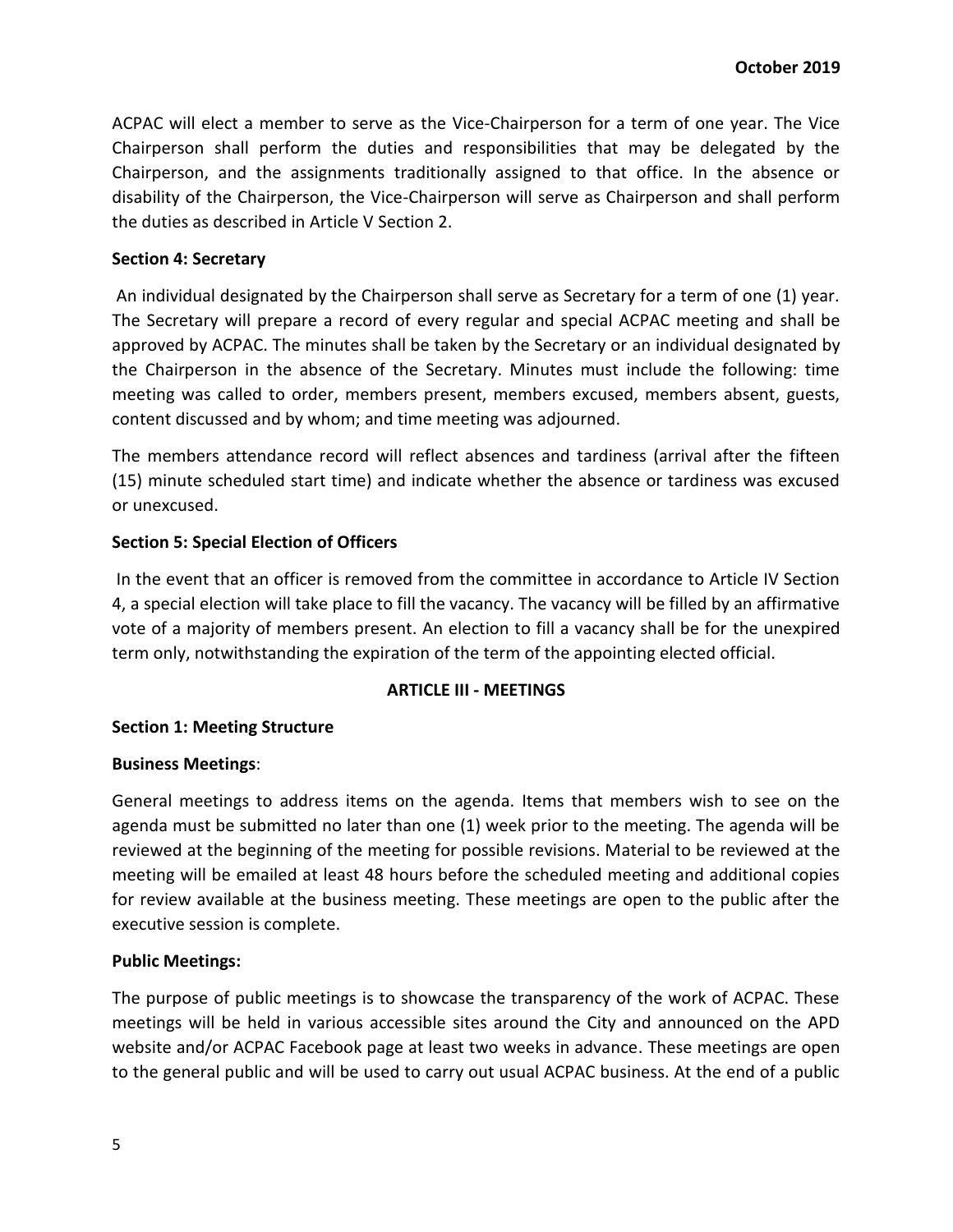meeting, residents and guests will be offered an opportunity to comment on items from that evening's agenda.

# **Community Forums:**

The purpose of the community forum is to provide the general public greater access to public safety information and an opportunity to meet and speak with Albany Police Department (APD), including but not limited to, command officers and members of the Neighborhood Engagement Unit (NEU). These forums are held in community sites around the city and allow for questions, concerns, and comments from the general public in a safe setting.

# **Section 2: Notice of Quorum**

All matters requiring a vote will require a minimum of eight (8) voting members. A quorum is then reached by the majority vote. In the event that a quorum is not established within fifteen (15) minutes of the noticed start time of the meeting, the Chairperson, in his/her discretion, may cancel the meeting. Discussion of the items noted on the agenda may continue. The secretary or a designee of the Chairperson will prepare a record of the discussion and the record will reflect whether or not the meeting was canceled due to a lack of a quorum.

# **Section 3: Rules, Regulations and Procedures**

Rules, regulations and procedures for the conduct of ACPAC business shall be established by consensus of the members present, with a quorum needed to adopt any motion or resolution. ACPAC must record in the minutes of any rules, regulations and procedures adopted by ACPAC

# **Section 4: Public Input**

All interested persons shall be allowed to express their views (oral or written) at regular ACPAC or standing Committee meetings regarding matters within the jurisdiction of ACPAC and at special ACPAC or standing Committee meetings on matters that are on the agenda. However, only ACPAC members may be present during the Executive Session portion of meetings set aside to discuss confidential information provided by the Police Department to the Committee.

# **ARTICLE IV– COMMITTEES**

**Section 1: Committees** It is the policy of the ACPAC to appoint each ACPAC members to perform specific tasks or functions. ACPAC may form standing and ad hoc committees, as deemed necessary to carry out the responsibilities of ACPAC. With respect to standing committees that are formed, committees must appoint one committee member as the chair for a period of one (1) year, unless otherwise specified. In the event that the committee is unable to appoint a chair, the ACPAC chairperson shall appoint the committee chair. Individuals appointed to ad hoc committees shall serve for the period specified. With respect to ad hoc committees, the chairperson shall appoint ACPAC members to serve as committee chairperson(s). All committees must consist of at least three (3) members.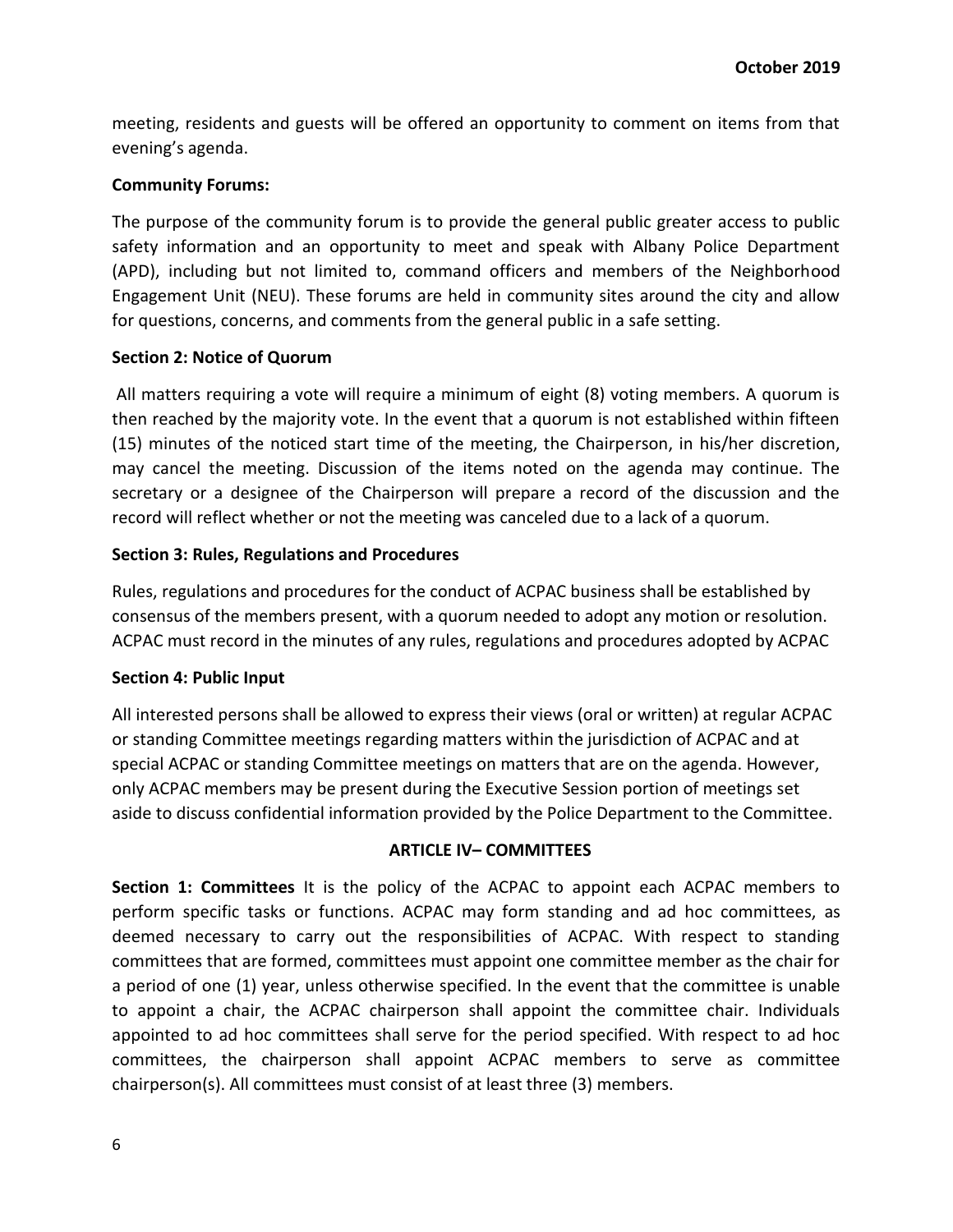**Section 2: Standing Committee Meetings** Standing Committees shall meet at the call of their chairs.

**Subsection 1: Public Outreach and Community Healing Committee** The Public Outreach and Community Healing committee will maintain regular contact and coordination of activities with community civic, social and religious organizations in the city. The purpose is to address community concerns related to the APD and provide a community forum to both bring those concerns to the APD and allow for discussion with the APD. This committee will be responsible for implementing both the scheduled and special community forums throughout the year. This will include; topic, speakers, location and community notifications.

**Subsection 2: Evaluation Committee** This committee will coordinate activities with the Albany Police Department to review and analyze the implementation process of Community Policing by identifying goals, processes, and outcomes which seek to reduce crime rates and citizen fear of crime, while improving community satisfaction with police services and the quality of life of residents of the City of Albany. The committee is tasked to review reports of APD implementation and activities on an ongoing basis and report their findings to the full committee.

# **Subsection 3: Membership Committee**

This committee will coordinate all aspects of appointment of at-large members including, but not limited to initiating the call for members, reviewing applications and conducting in person interviews. Membership committee must consist of at least one (1) member of the Albany Police Department. It is to ensure that members acquire a complete knowledge of the principles of community policing and how it pertains to providing law enforcement in the city.

# **Subsection 4: By-Law Review and Governance Committee**

This committee will ensure that the ACPAC fulfills its ethical and functional responsibilities through adequate governance policy development, training programs, monitoring of committee activities, and evaluation of committee members' performance

# **Subsection 5: Technology Committee**

Review technology proposals and procedures of the APD to ensure they comply with the principles of community policing. Develop and maintain technology, including but not limited to; social media, web pages, email and digital records, utilized by ACPAC. Provide necessary training to members in the use of technology utilized by ACPAC.

# **Subsection 6: Executive Committee**

This committee will consist of the elected officers, secretary and the chair of each committee. As events in the community, and issues, arise that require more timely responses than is possible for ACPAC to meet, discuss and address, it is the responsibility of the Executive Committee to make the necessary decisions and report to the ACPAC.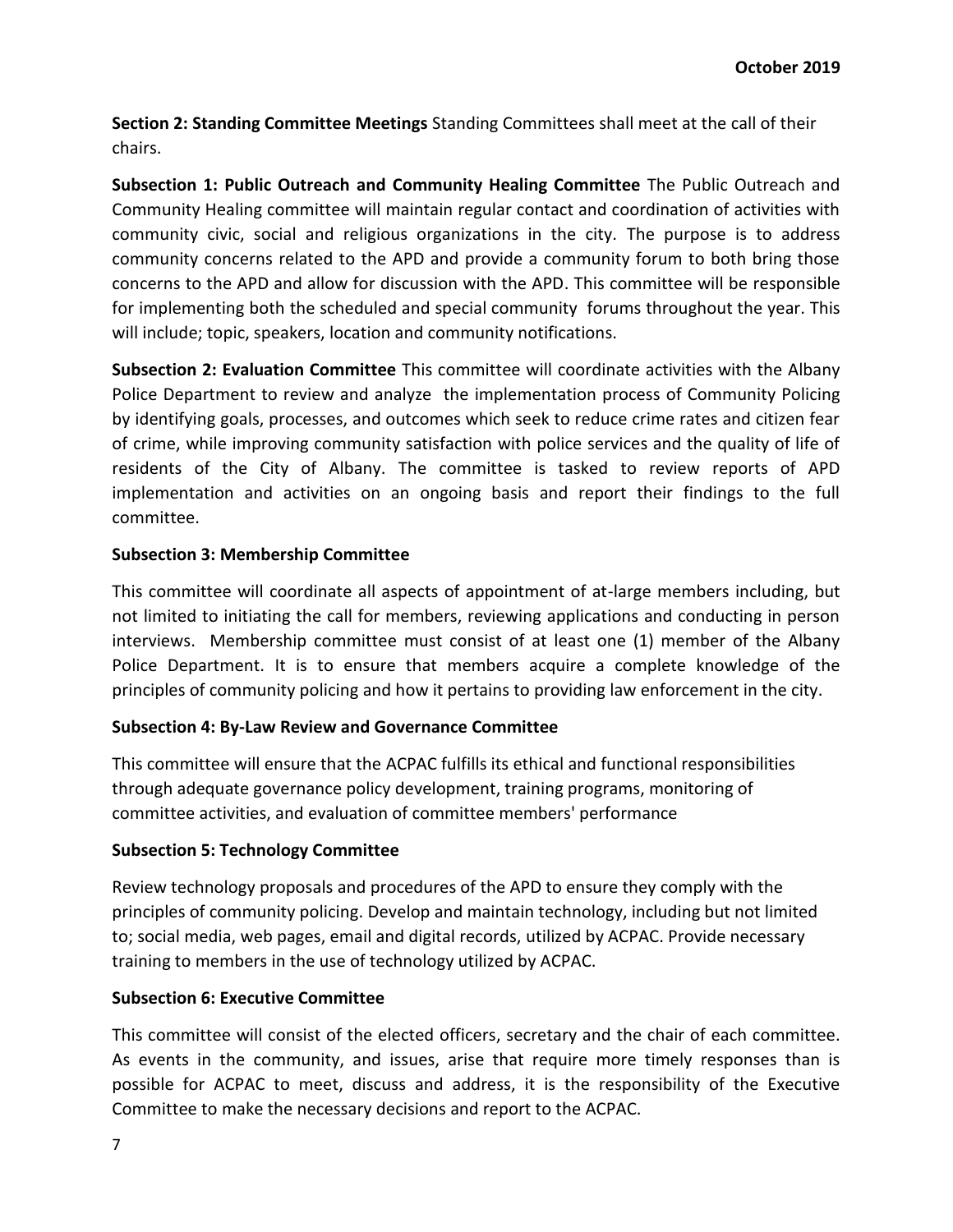Duties also include assisting and advising the Chair on matters of policy, procedure and ACPAC functions. The Executive Committee will also meet with the Chief on a regular basis in an advisory capacity

**Section 7: Committee and Subcommittee Quorum** A majority of the members of a Committee and Ad Hoc constitutes a quorum.

# **Section 8: Rules, Regulations and Procedure:**

This Committee and the Ad Hoc Committee must transmit to ACPAC any rules, procedures, and proposals adopted by the either of these committees for consideration and action by ACPAC.

# **ARTICLE VI - AGENDA REQUIREMENTS**

**Section 1:**

Agenda Preparation The agenda is prepared through the joint effort of the Chairperson, or designee. The agenda shall contain a meaningful description of each item to be transacted or discussed at ACPAC or committee meeting so as to alert a person whose interests may be affected by the item that he or she may have reason to attend the meeting or seek more information about the item

# **ARTICLE VII - VOTING**

# **Section 1:**

Voting, Abstention and Recusal Each member shall participate on all matters, unless the member recuses himself or herself because he or she may have a conflict of interest regarding the item.

**Section 2:** Voting by Proxy Voting by proxy is prohibited.

# **ARTICLE VII - PARLIAMENTARY PROCEDURE**

**Section 1**: Rules The business of ACPAC and its standing Subcommittees shall be conducted, to the extent possible, in accordance with parliamentary rules as contained in Robert's Rules of Order (Newly Revised), except as modified by these rules.

**Section 2**: Motions If any ACPAC member shall demand a second to any motion, such motion shall not be debated, or further discussed or considered until after a second to such motion is made by an ACPAC member.

# **ARTICLE VIII - REPRESENTATION OF ACPAC**

**Section 1**: Representation of ACPAC The Chairperson, or ACPAC's appointed representative, is the official representative of ACPAC. The Chairperson, or ACPAC's appointed representative, is the individual authorized to speak in an official capacity on behalf of ACPAC to all entities including, but not limited to, Common Council, the media, the public